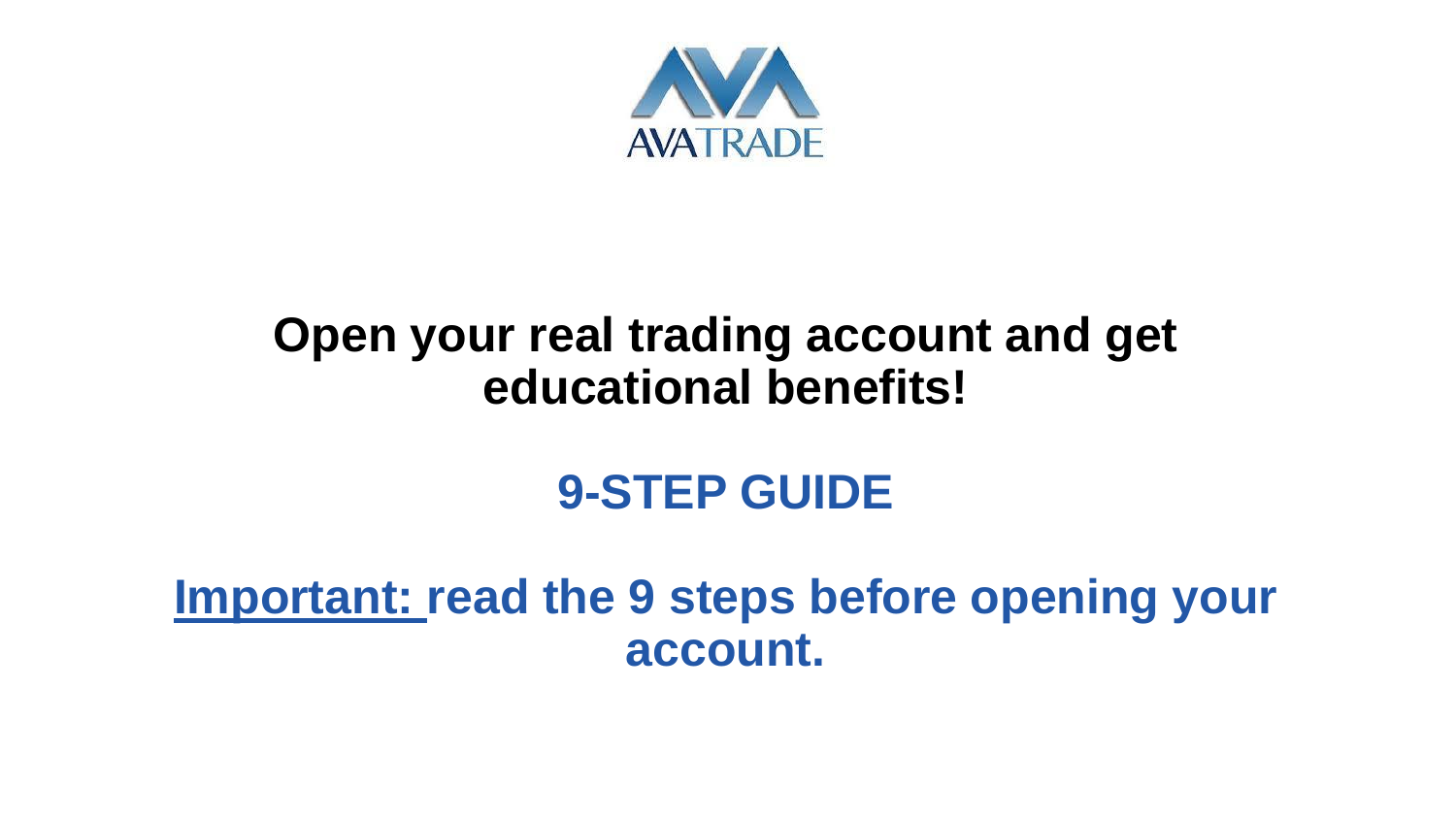

In your web browser go to:<https://www.avatrade.com/?tag=77129> then click on the orange "Register Now" button.

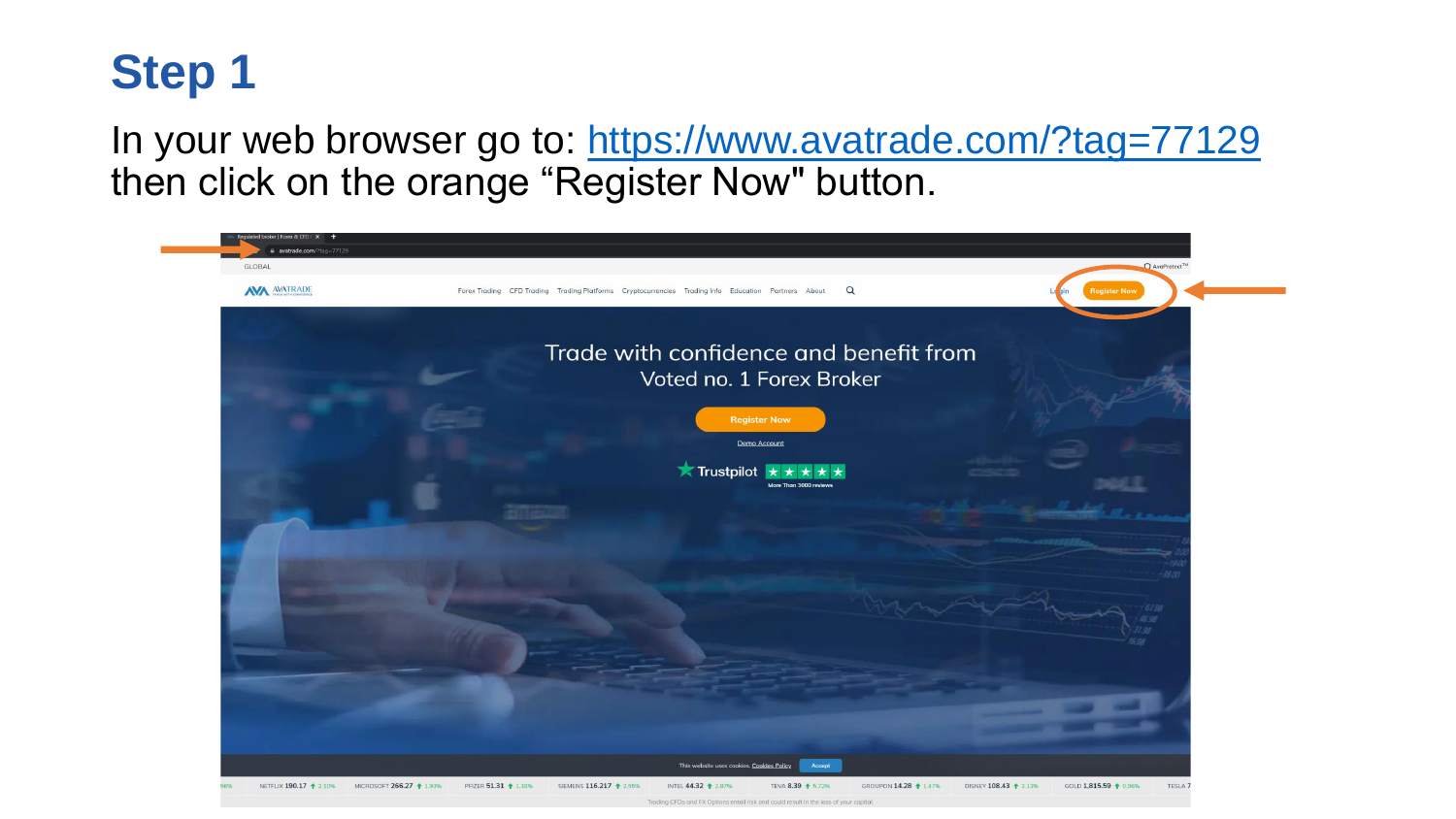#### Fill out the form with your personal information.

#### **IMPORTANT:** In the "Have a Partner code" box, enter the code 77129.

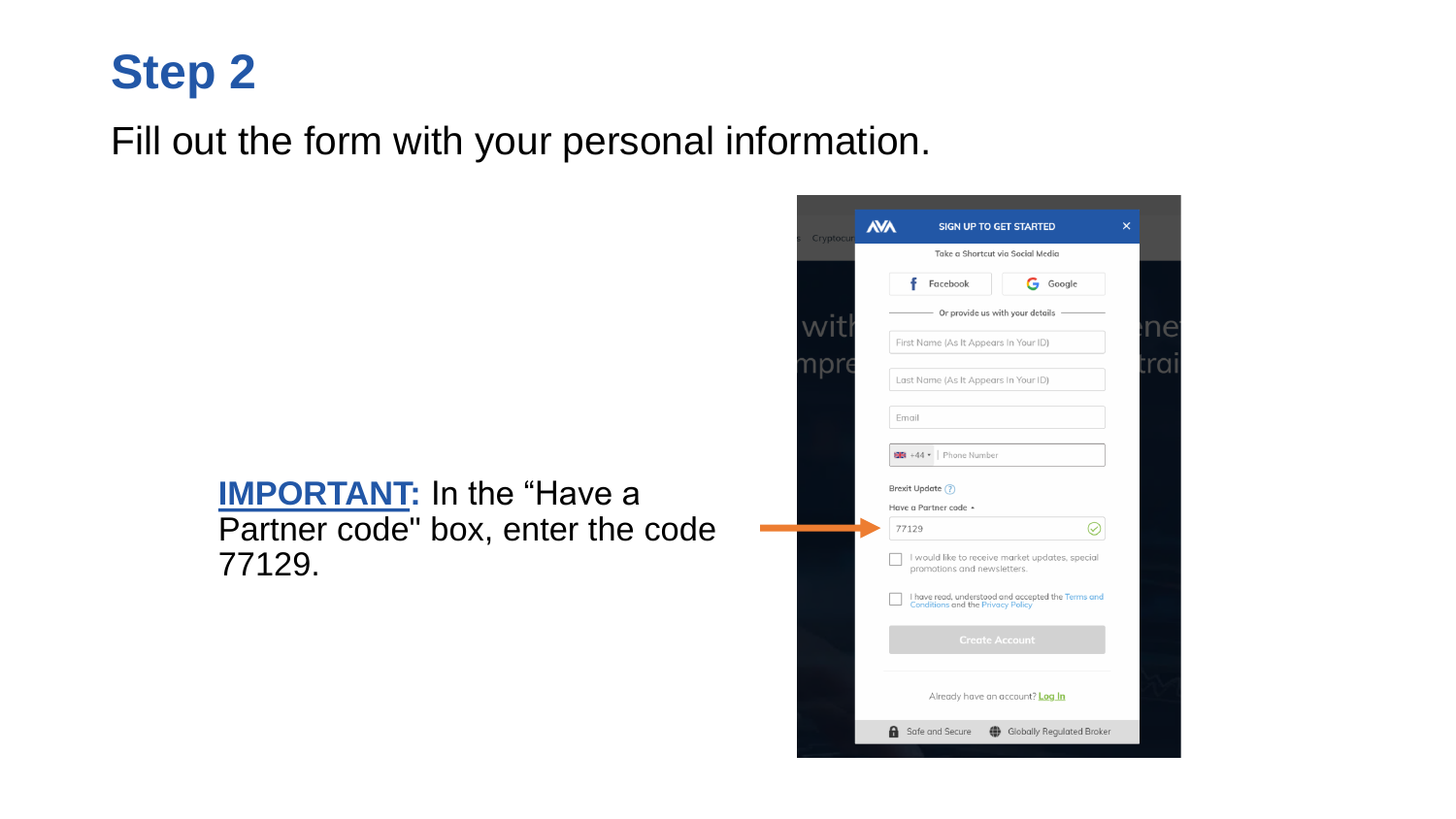### Complete the registration form.

**NYA AVATRADE** 

| Login                                       | $\overline{2}$<br>User Profile                                                                          |                                                                                                                |   | Need Help?<br>Call us:                          |
|---------------------------------------------|---------------------------------------------------------------------------------------------------------|----------------------------------------------------------------------------------------------------------------|---|-------------------------------------------------|
| Personal Information                        |                                                                                                         |                                                                                                                |   | +(44)2033074336                                 |
|                                             |                                                                                                         |                                                                                                                |   |                                                 |
| Date of Birth                               |                                                                                                         | Month Day $\bullet$ Year $\bullet$                                                                             |   | Or Start Live Chat with                         |
| Address                                     |                                                                                                         | Type your street or postal code in the searQ                                                                   | , | support agent                                   |
| City                                        |                                                                                                         |                                                                                                                |   | Live Chat                                       |
| Street Name                                 |                                                                                                         |                                                                                                                |   | C Click to Chat                                 |
| Street Number                               |                                                                                                         |                                                                                                                |   |                                                 |
| Apartment, Suite, Unit Etc. (Optional)      |                                                                                                         |                                                                                                                |   | Safety of<br>your funds                         |
| Zip Code                                    |                                                                                                         |                                                                                                                |   | AvaTrade uses high-end                          |
|                                             |                                                                                                         |                                                                                                                |   | systems and tools to<br>secure the funds and    |
| <b>Trading Experience</b>                   |                                                                                                         |                                                                                                                |   | identity of its clients.<br>Learn More          |
| How many times have you traded on margin in |                                                                                                         |                                                                                                                |   | This website is using<br>256-bit SSL encryption |
|                                             | Forex/CFDs/Spread Betting/Options in the past year?                                                     | ٠                                                                                                              |   | for a secured online<br>experience.             |
| those trades.                               | Please provide an estimate of the average volume of                                                     | ۰                                                                                                              |   |                                                 |
| <b>Trading Knowledge</b>                    |                                                                                                         |                                                                                                                |   |                                                 |
|                                             |                                                                                                         |                                                                                                                |   |                                                 |
| assist your understanding of our services?  |                                                                                                         | Have you ever participated in trading education or have any professional experience/qualifications which would |   |                                                 |
| $\bigcirc$ Yes $\bigcirc$ No                |                                                                                                         |                                                                                                                |   |                                                 |
| applies?                                    | When trading with Leverage which one of the following                                                   | ٠                                                                                                              |   |                                                 |
|                                             | If you are trading with 50:1 leverage and you have<br>\$1,000 in your account, what is the maximum-size | ٠                                                                                                              |   |                                                 |
| position you can open?                      |                                                                                                         | ٠                                                                                                              |   |                                                 |
|                                             | My open position may be closed automatically when                                                       |                                                                                                                |   |                                                 |
| Password                                    |                                                                                                         |                                                                                                                |   |                                                 |
|                                             |                                                                                                         |                                                                                                                |   |                                                 |
| Password                                    |                                                                                                         | $\circledcirc$                                                                                                 |   |                                                 |
| <b>Trading Platform</b>                     |                                                                                                         |                                                                                                                |   |                                                 |
|                                             |                                                                                                         | MetaTrader 5<br>٠                                                                                              |   |                                                 |
| <b>Trading Platform</b>                     |                                                                                                         |                                                                                                                |   |                                                 |
| <b>Base Currency</b>                        |                                                                                                         | GBP<br>۰                                                                                                       |   |                                                 |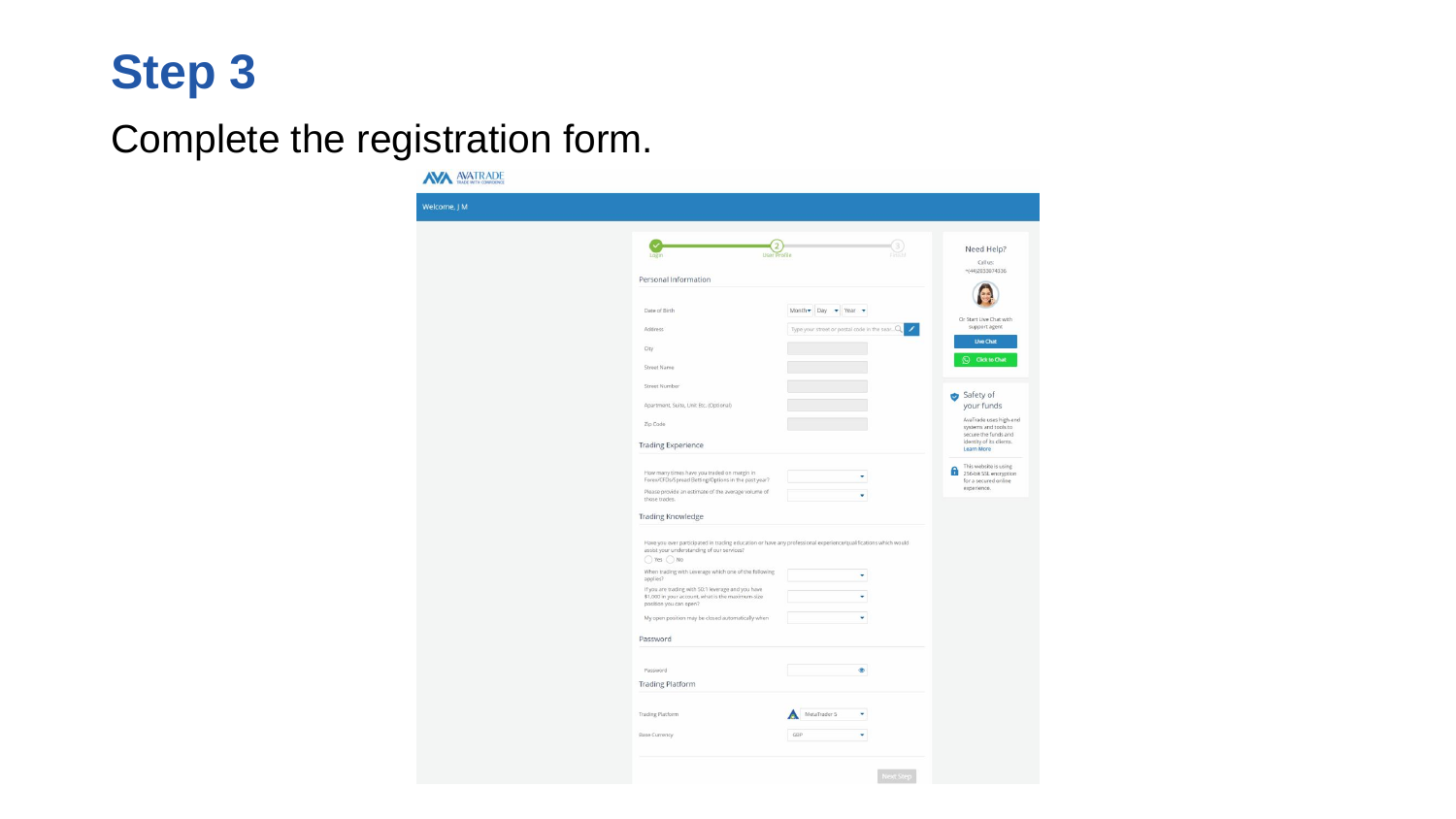#### Click on "Upload documents" to verify your account.

| Welcome, J M                   |                                                                                                                                                                                                | Total Equity: \$0.00                                                                   |
|--------------------------------|------------------------------------------------------------------------------------------------------------------------------------------------------------------------------------------------|----------------------------------------------------------------------------------------|
| My Account                     | Due to regulation changes - we must verify your account before you can deposit or trade.                                                                                                       | + Add an Account                                                                       |
| <b>Personal Details</b><br>Ω   |                                                                                                                                                                                                | Œ                                                                                      |
| Professional Trader            | Upload Documents Secure                                                                                                                                                                        | <b>Become</b>                                                                          |
| $\checkmark$<br>Deposit        | <b>Customer Identity Verification</b><br>$\widehat{\phantom{a}}$                                                                                                                               | a Professional Trader<br>Switch your account to                                        |
| <b>Upload Documents</b>        | * Your account is not verified                                                                                                                                                                 | professional and keep your<br>trading leverage.                                        |
| Withdraw Funds<br>$\checkmark$ | As a regulated company, AvaTrade is required to carry out appropriate measures in order to verify its<br>customers and to ensure the safety of its customers in a secured trading environment. | Get more info                                                                          |
| <b>Trading Calculator</b>      | In order to verify your identity please provide the following documents:                                                                                                                       |                                                                                        |
| My Info                        | $(1)$ ID Card $(2)$                                                                                                                                                                            | Need Help?<br>Call us:                                                                 |
|                                | Please submit one of the following documents                                                                                                                                                   | +(44)2033074336                                                                        |
|                                | Choose Type<br>National ID                                                                                                                                                                     |                                                                                        |
|                                | [i] Front ID Card                                                                                                                                                                              | Or Start Live Chat with                                                                |
|                                |                                                                                                                                                                                                | support agent<br><b>Live Chat</b>                                                      |
|                                | [i] Back ID Card                                                                                                                                                                               | C Click to Chat                                                                        |
|                                | <b>UPLOAD</b>                                                                                                                                                                                  |                                                                                        |
|                                | 2 Utility Bill                                                                                                                                                                                 | Safety of<br>your funds                                                                |
|                                | U Utility Bill                                                                                                                                                                                 | AvaTrade uses high-end<br>systems and tools to                                         |
|                                | <b>UPLOAD</b>                                                                                                                                                                                  | secure the funds and<br>identity of its clients.<br><b>Learn More</b>                  |
|                                | * If you are representing a company and are not private individual - other documents need to be provided<br>@                                                                                  | This website is using<br>256-bit SSL encryption<br>for a secured online<br>experience. |
|                                | Wire Transfer Verification<br>$\checkmark$                                                                                                                                                     |                                                                                        |
|                                | Other Documents Upload<br>$\checkmark$                                                                                                                                                         |                                                                                        |
|                                | All documentation is kept strictly confidential and secured.                                                                                                                                   |                                                                                        |
|                                | Please note: Due to regulation requirements, in order to start trading, you will need to upload your docs and make a<br>deposit.                                                               |                                                                                        |
|                                | We accept the following file types: jpg, jpeg, tif, png, gif, pdf, doc, docx                                                                                                                   |                                                                                        |

AVATRADE will ask you to send a photograph or scan of your ID card, passport or driver's license, and a recent utility bill in your name (energy, telephone, etc.).

**IMPORTANT:** The address shown on the utility bill must be the same address you type on the AVATRADE registration form.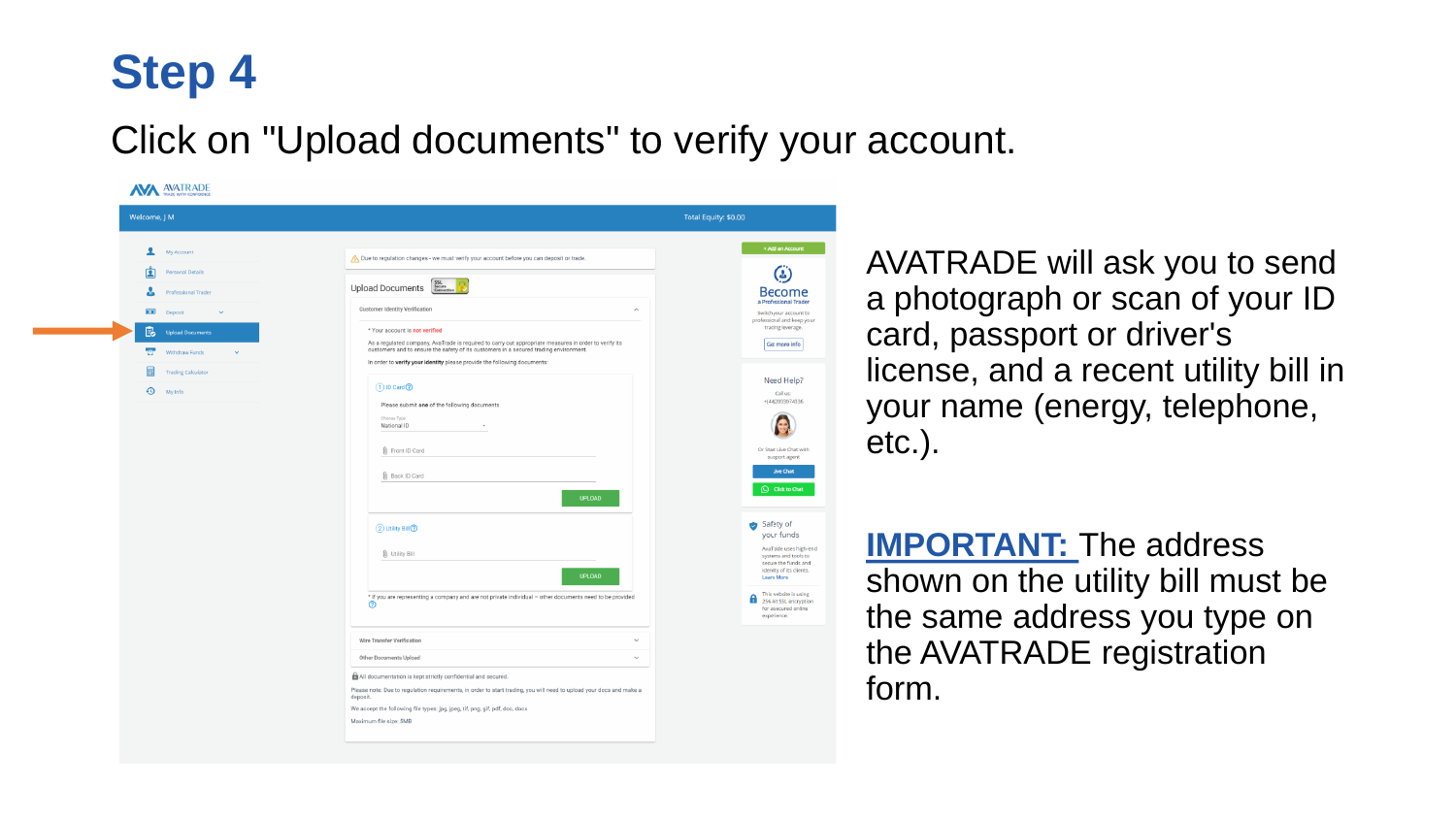Make your first **FULL** deposit. Fractional deposits will not activate the benefit.

#### **IMPORTANT:**

- If the minimum requirement to receive the benefit is 1200 USD your first deposit must be 1200 USD.
- If the minimum requirement to receive the benefit is 400 USD your first deposit must be 400 USD.
- If the minimum requirement to receive the benefit is 300 USD your first deposit must be 300 USD.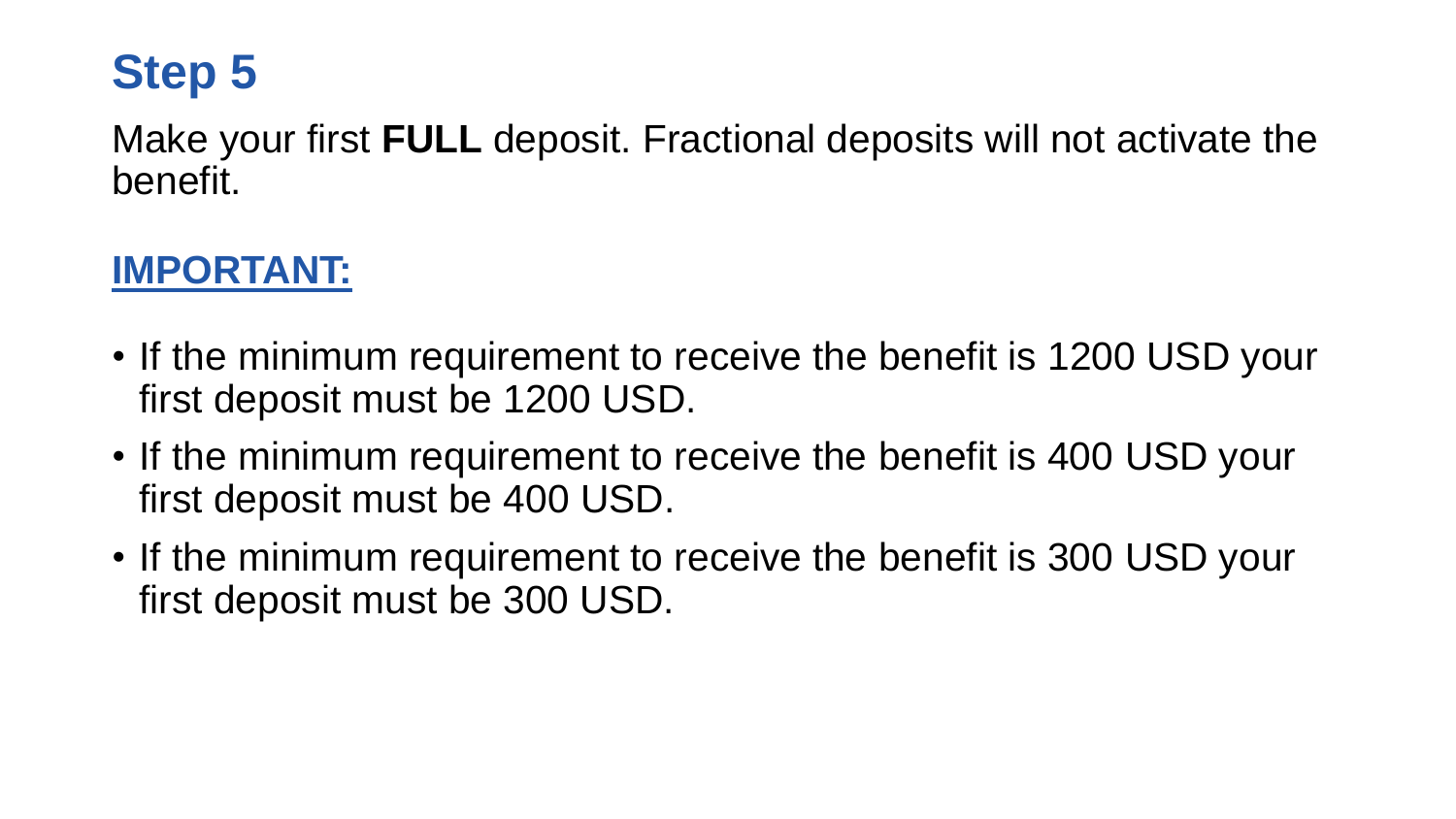#### Take your first trade open and close.

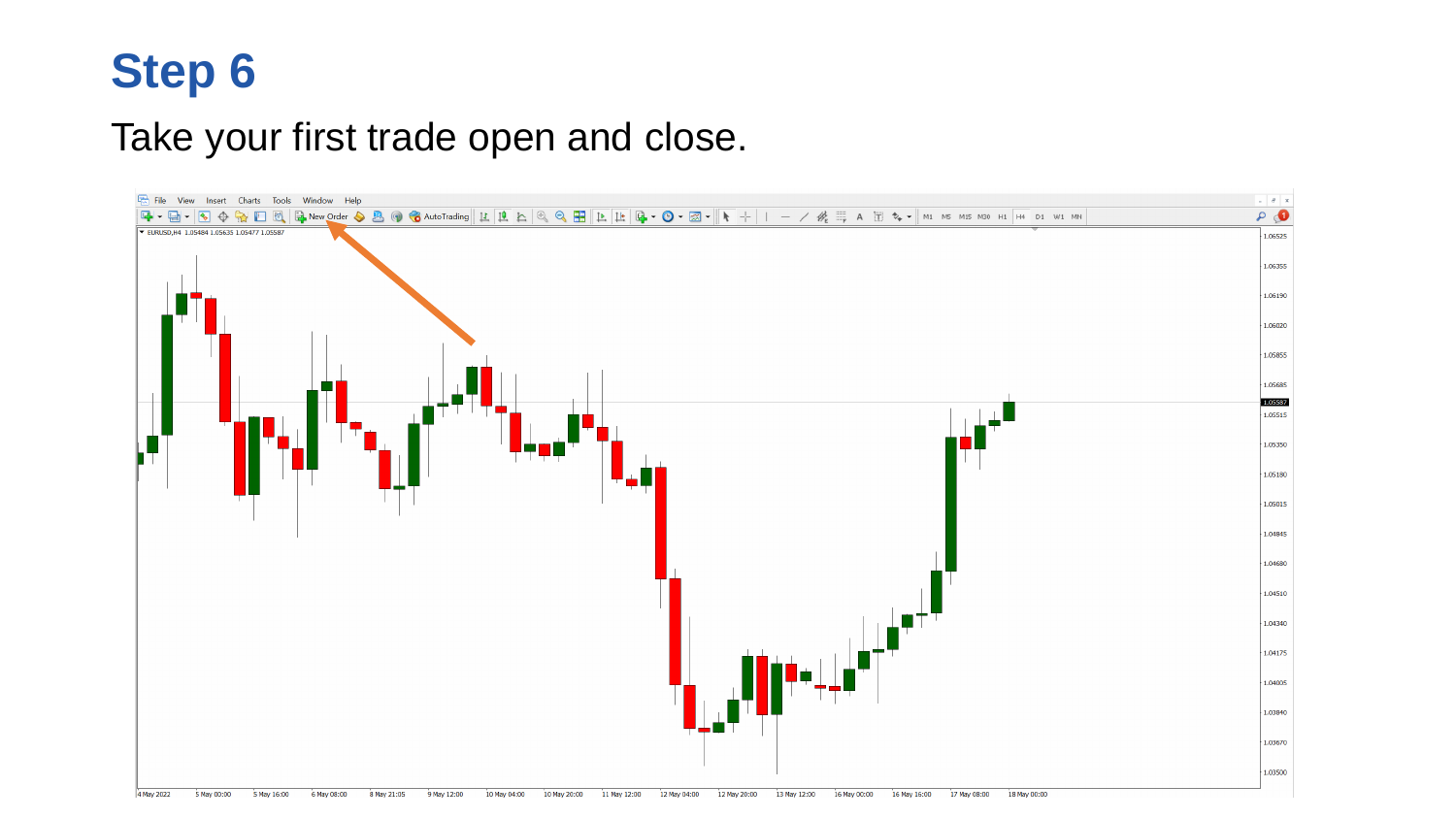Open a trade (any instrument any volume), you can take any position from 0.01.

| Order                         |                                                                                                                    |                                    |              |         | $\times$     |  |
|-------------------------------|--------------------------------------------------------------------------------------------------------------------|------------------------------------|--------------|---------|--------------|--|
| <b>EURUSD</b><br>1.05606      |                                                                                                                    | Symbol: EURUSD, 1 Lot= 100,000 EUR |              |         | $\checkmark$ |  |
| 1.05604                       | Volume:                                                                                                            | 0.01<br>$\checkmark$               |              |         |              |  |
| 1.05602                       | Stop Loss:                                                                                                         | 0.00000                            | Take Profit: | 0.00000 |              |  |
| 1.05600                       | Comment:                                                                                                           |                                    |              |         |              |  |
| 1.05599                       | Type:                                                                                                              | <b>Market Execution</b>            |              |         | $\checkmark$ |  |
| 1.05597<br>1.05596<br>1.05595 | <b>Market Execution</b>                                                                                            |                                    |              |         |              |  |
| 1.05593                       |                                                                                                                    | 1.05587 / 1.05596                  |              |         |              |  |
| 1.05592                       |                                                                                                                    |                                    |              |         |              |  |
| 1.05590                       | Sell by Market<br>Buy by Market                                                                                    |                                    |              |         |              |  |
| 1.05588<br>1.05587            |                                                                                                                    |                                    |              |         |              |  |
| 1.05586                       |                                                                                                                    |                                    |              |         |              |  |
| 1.05584                       | Attention! The trade will be executed at market conditions, difference with<br>requested price may be significant! |                                    |              |         |              |  |
| 1.05583                       |                                                                                                                    |                                    |              |         |              |  |
| 105581                        |                                                                                                                    |                                    |              |         |              |  |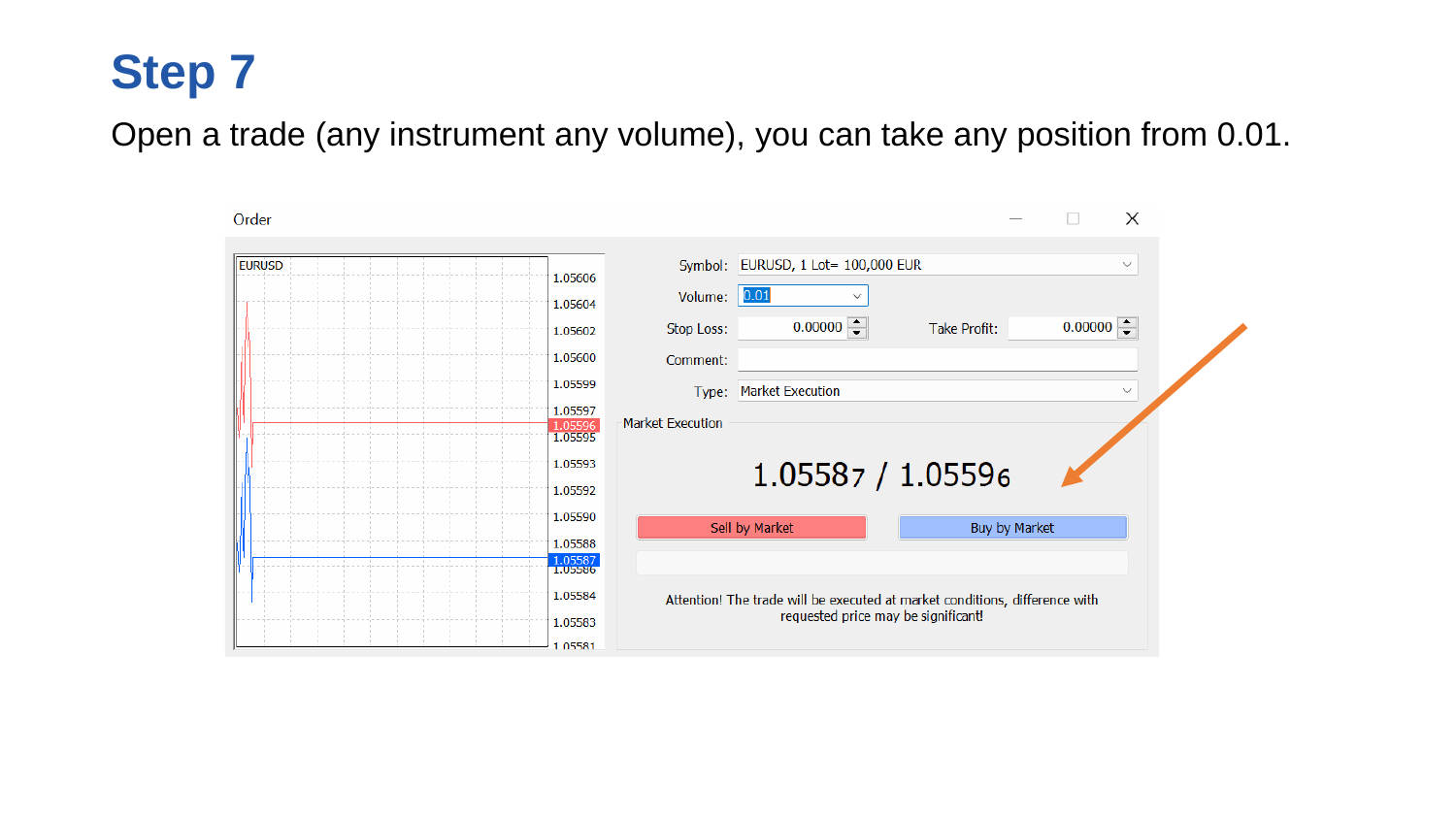Close the trade, make a right click on the trade and close position.